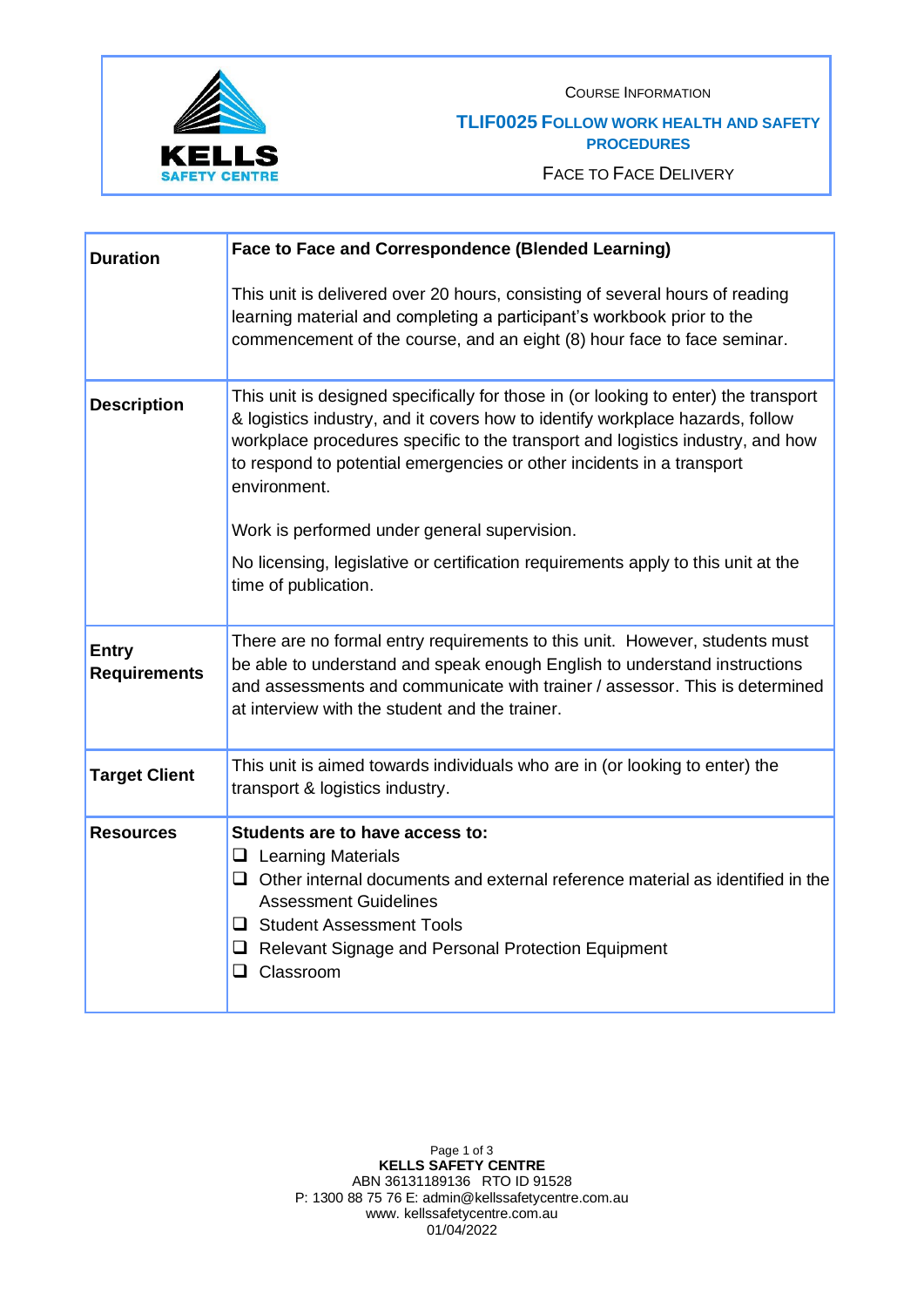

COURSE INFORMATION

## **TLIF0025 FOLLOW WORK HEALTH AND SAFETY PROCEDURES**

FACE TO FACE DELIVERY

| <b>Trainer</b><br><b>Requirements</b>                                          | TAE40110 Certificate IV in Training and Assessment or equivalent<br>$\bullet$<br>TLIF0025 Follow work health and safety procedures<br>Minimum 3 year's relevant transport industry and operational<br>$\bullet$<br>experience<br><b>Current Industry experience</b><br>Professional development plan in place                                                      |
|--------------------------------------------------------------------------------|--------------------------------------------------------------------------------------------------------------------------------------------------------------------------------------------------------------------------------------------------------------------------------------------------------------------------------------------------------------------|
| Licensing,<br>legislative,<br>regulatory or<br>certification<br>considerations | Completion of this unit will enable a person to work in the transport and<br>logistics industry.                                                                                                                                                                                                                                                                   |
| <b>Unit</b><br><b>Requirements</b>                                             | To attain TLIF0025 Follow work health and safety procedures, students must<br>be deemed competent in all summative assessment tasks contained in the<br>Assessment Instrument. Upon successful completion of this unit, students will<br>receive a Statement of Attainment for the unit TLIF0025 Follow work health<br>and safety procedures.<br>Nominal Hours: 20 |
| <b>Delivery</b><br><b>Strategies</b>                                           | Students will undertake this unit as self paced learning as they are sent the<br>documents at least 2 weeks before the one day face to face training workshop<br>by an appropriately qualified trainer.                                                                                                                                                            |
|                                                                                | During a brief induction, students are given the unit learning material covering<br>the underpinning knowledge of the unit of competency as well as a reference<br>guide on where further information and current legislation can be obtained.                                                                                                                     |